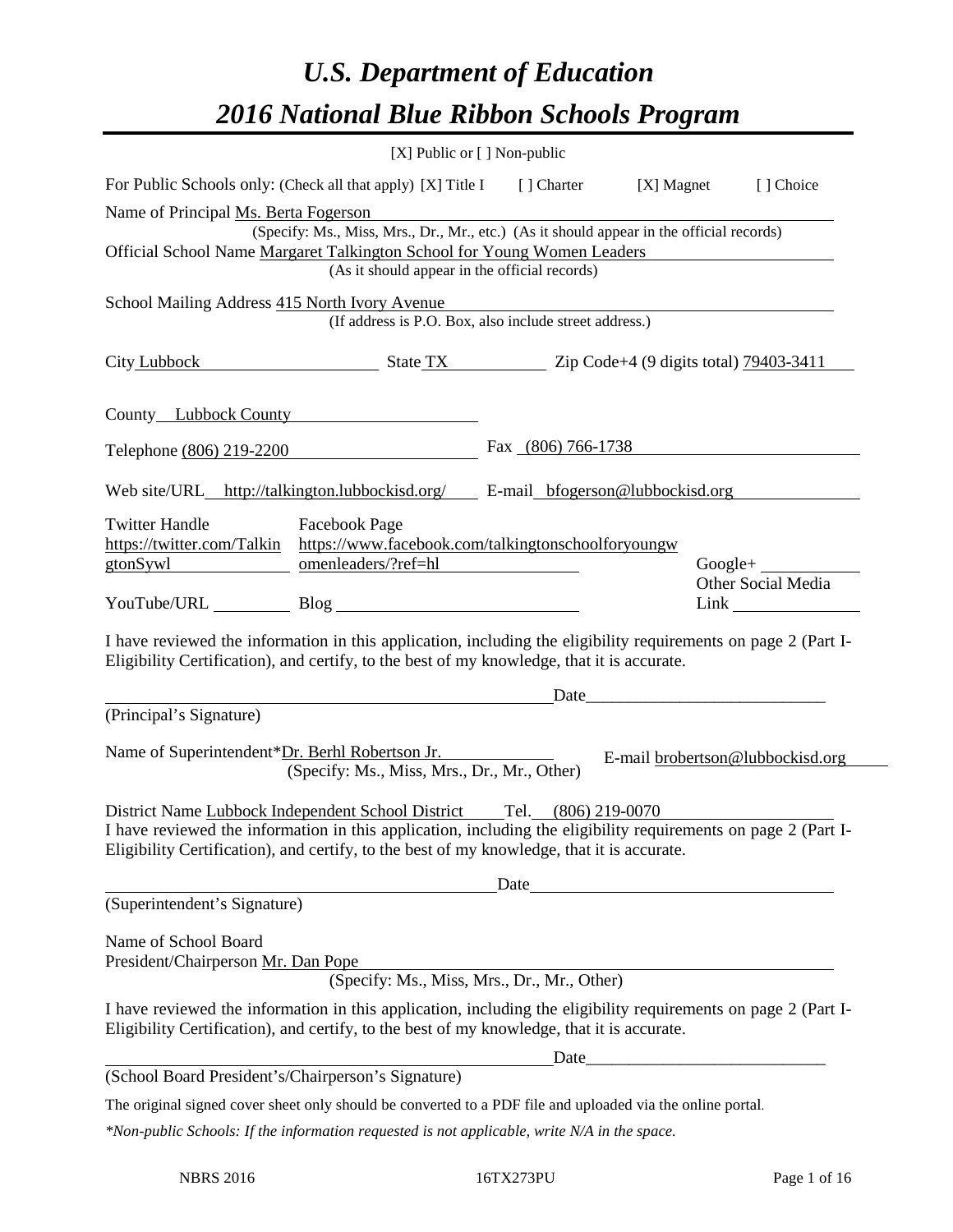The signatures on the first page of this application (cover page) certify that each of the statements below, concerning the school's eligibility and compliance with U.S. Department of Education and National Blue Ribbon Schools requirements, are true and correct.

- 1. The school configuration includes one or more of grades K-12. (Schools on the same campus with one principal, even a K-12 school, must apply as an entire school.)
- 2. The public school has met their state's accountability requirements (i.e., avoided sanctions) in participation, performance in reading (or English language arts) and mathematics, and other academic indicators (i.e., attendance rate and graduation rate) using the most recent accountability results available for the year prior to nomination.
- 3. To meet final eligibility, a public school must meet the state's accountability requirements (i.e., avoided sanctions) in participation, performance in reading (or English language arts) and mathematics, and other academic indicators (i.e., attendance rate and graduation rate) for the year in which they are nominated (2015-2016) and be certified by the state representative. Any status appeals must be resolved at least two weeks before the awards ceremony for the school to receive the award.
- 4. If the school includes grades 7 or higher, the school must have foreign language as a part of its curriculum.
- 5. The school has been in existence for five full years, that is, from at least September 2010 and each tested grade must have been part of the school for the past three years.
- 6. The nominated school has not received the National Blue Ribbon Schools award in the past five years: 2011, 2012, 2013, 2014, or 2015.
- 7. The nominated school has no history of testing irregularities, nor have charges of irregularities been brought against the school at the time of nomination. The U.S. Department of Education reserves the right to disqualify a school's application and/or rescind a school's award if irregularities are later discovered and proven by the state.
- 8. The nominated school or district is not refusing Office of Civil Rights (OCR) access to information necessary to investigate a civil rights complaint or to conduct a district-wide compliance review.
- 9. The OCR has not issued a violation letter of findings to the school district concluding that the nominated school or the district as a whole has violated one or more of the civil rights statutes. A violation letter of findings will not be considered outstanding if OCR has accepted a corrective action plan from the district to remedy the violation.
- 10. The U.S. Department of Justice does not have a pending suit alleging that the nominated school or the school district as a whole has violated one or more of the civil rights statutes or the Constitution's equal protection clause.
- 11. There are no findings of violations of the Individuals with Disabilities Education Act in a U.S. Department of Education monitoring report that apply to the school or school district in question; or if there are such findings, the state or district has corrected, or agreed to correct, the findings.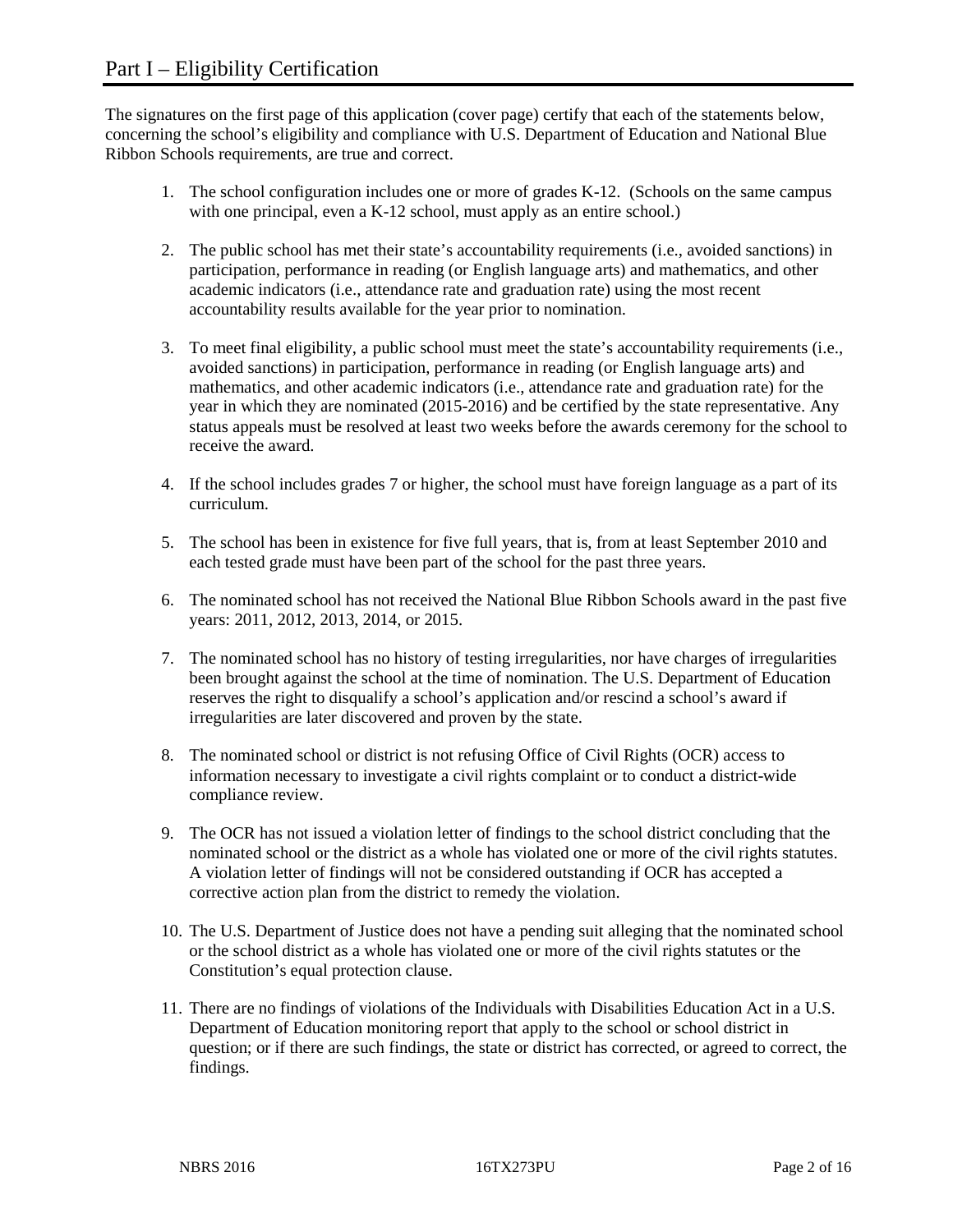#### **Data should be provided for the most recent school year (2015-2016) unless otherwise stated.**

#### **DISTRICT**

| Number of schools in the district | $32$ Elementary schools (includes K-8) |
|-----------------------------------|----------------------------------------|
| (per district designation):       | 10 Middle/Junior high schools          |
|                                   | 5 High schools                         |
|                                   | $0 K-12$ schools                       |

47 TOTAL

**SCHOOL** (To be completed by all schools)

2. Category that best describes the area where the school is located:

[X] Urban or large central city [ ] Suburban with characteristics typical of an urban area [ ] Suburban [ ] Small city or town in a rural area [ ] Rural

3. Number of students as of October 1, 2015 enrolled at each grade level or its equivalent in applying school:

| Grade                           | # of         | # of Females | <b>Grade Total</b> |  |
|---------------------------------|--------------|--------------|--------------------|--|
|                                 | <b>Males</b> |              |                    |  |
| <b>PreK</b>                     | 0            | $\theta$     | 0                  |  |
| $\mathbf K$                     | 0            | 0            | 0                  |  |
| $\mathbf{1}$                    | 0            | 0            | 0                  |  |
| $\overline{2}$                  | 0            | 0            | 0                  |  |
| 3                               | 0            | 0            | $\theta$           |  |
| $\overline{\mathbf{4}}$         | 0            | 0            | 0                  |  |
| 5                               | 0            | 0            | 0                  |  |
| 6                               | 0            | 101          | 101                |  |
| 7                               | 0            | 89           | 89                 |  |
| 8                               | $\theta$     | 72           | 72                 |  |
| 9                               | 0            | 66           | 66                 |  |
| 10                              | 0            | 48           | 48                 |  |
| 11                              | $\theta$     | 32           | 32                 |  |
| 12 or higher                    | $\theta$     | 39           | 39                 |  |
| <b>Total</b><br><b>Students</b> | 0            | 447          | 447                |  |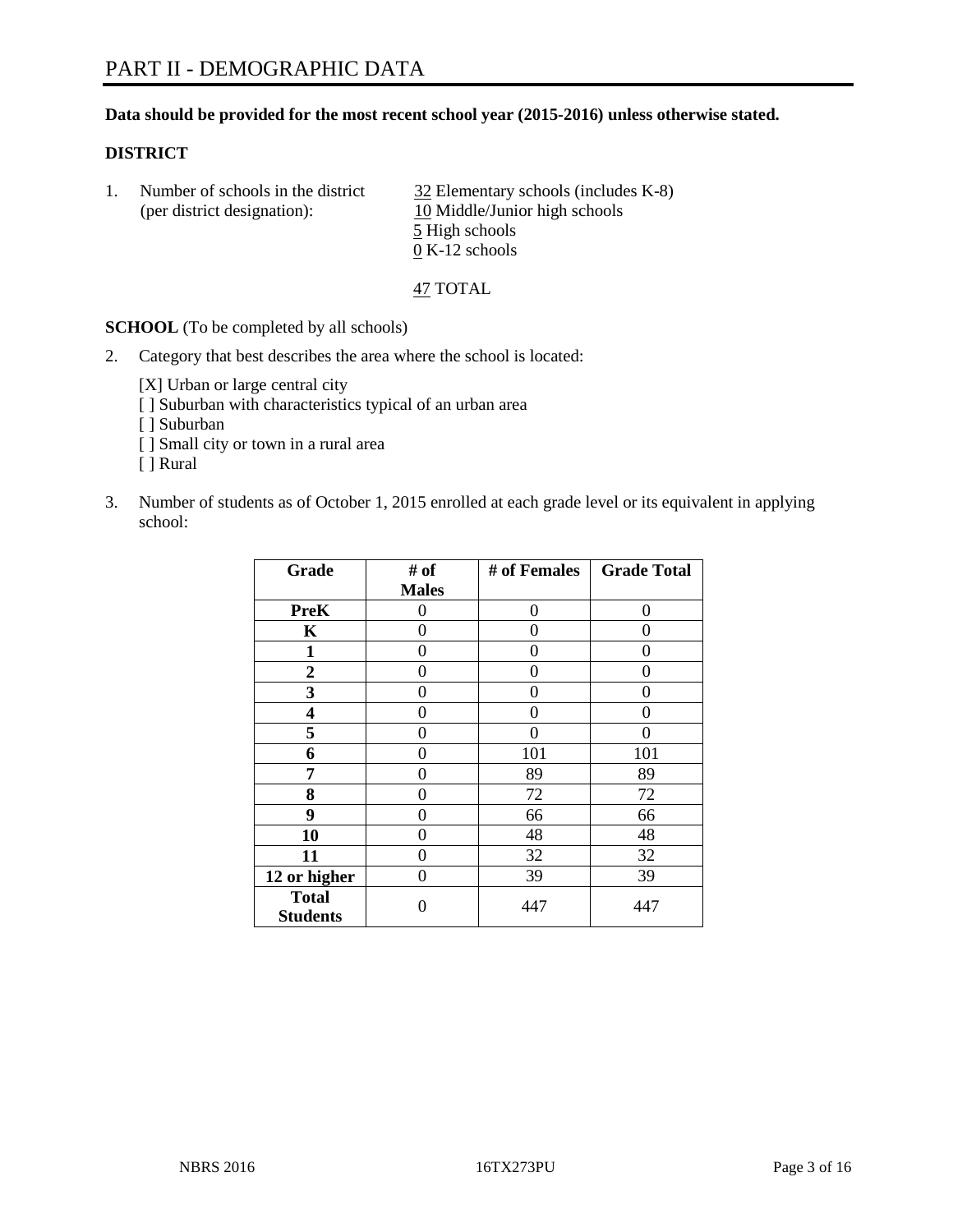the school: 0 % Asian

4. Racial/ethnic composition of  $\qquad \qquad \underline{0}$  % American Indian or Alaska Native 16 % Black or African American 42 % Hispanic or Latino 0 % Native Hawaiian or Other Pacific Islander 38 % White 4 % Two or more races **100 % Total**

(Only these seven standard categories should be used to report the racial/ethnic composition of your school. The Final Guidance on Maintaining, Collecting, and Reporting Racial and Ethnic Data to the U.S. Department of Education published in the October 19, 2007 *Federal Register* provides definitions for each of the seven categories.)

5. Student turnover, or mobility rate, during the 2014 – 2015 school year: 5%

This rate should be calculated using the grid below. The answer to (6) is the mobility rate.

| <b>Steps For Determining Mobility Rate</b>         | Answer |
|----------------------------------------------------|--------|
| (1) Number of students who transferred to          |        |
| the school after October 1, 2014 until the         | 5      |
| end of the 2014-2015 school year                   |        |
| (2) Number of students who transferred             |        |
| <i>from</i> the school after October 1, 2014 until | 15     |
| the end of the 2014-2015 school year               |        |
| (3) Total of all transferred students [sum of      | 20     |
| rows $(1)$ and $(2)$ ]                             |        |
| (4) Total number of students in the school as      | 417    |
| of October 1, 2014                                 |        |
| (5) Total transferred students in row (3)          | 0.048  |
| divided by total students in row (4)               |        |
| $(6)$ Amount in row $(5)$ multiplied by 100        | 5      |

6. English Language Learners (ELL) in the school:  $0\%$ 

2 Total number ELL

Specify each non-English language represented in the school (separate languages by commas): Spanish

- 7. Students eligible for free/reduced-priced meals: 53 % Total number students who qualify: 236
- 8. Students receiving special education services:  $\frac{0}{0}$  %

1 Total number of students served

Indicate below the number of students with disabilities according to conditions designated in the Individuals with Disabilities Education Act. Do not add additional conditions. It is possible that students may be classified in more than one condition.

| 0 Autism                  | 0 Orthopedic Impairment                      |
|---------------------------|----------------------------------------------|
| 0 Deafness                | 0 Other Health Impaired                      |
| 0 Deaf-Blindness          | $\underline{0}$ Specific Learning Disability |
| 0 Emotional Disturbance   | $Q$ Speech or Language Impairment            |
| 1 Hearing Impairment      | 0 Traumatic Brain Injury                     |
| 0 Mental Retardation      | 0 Visual Impairment Including Blindness      |
| $Q$ Multiple Disabilities | <b>0</b> Developmentally Delayed             |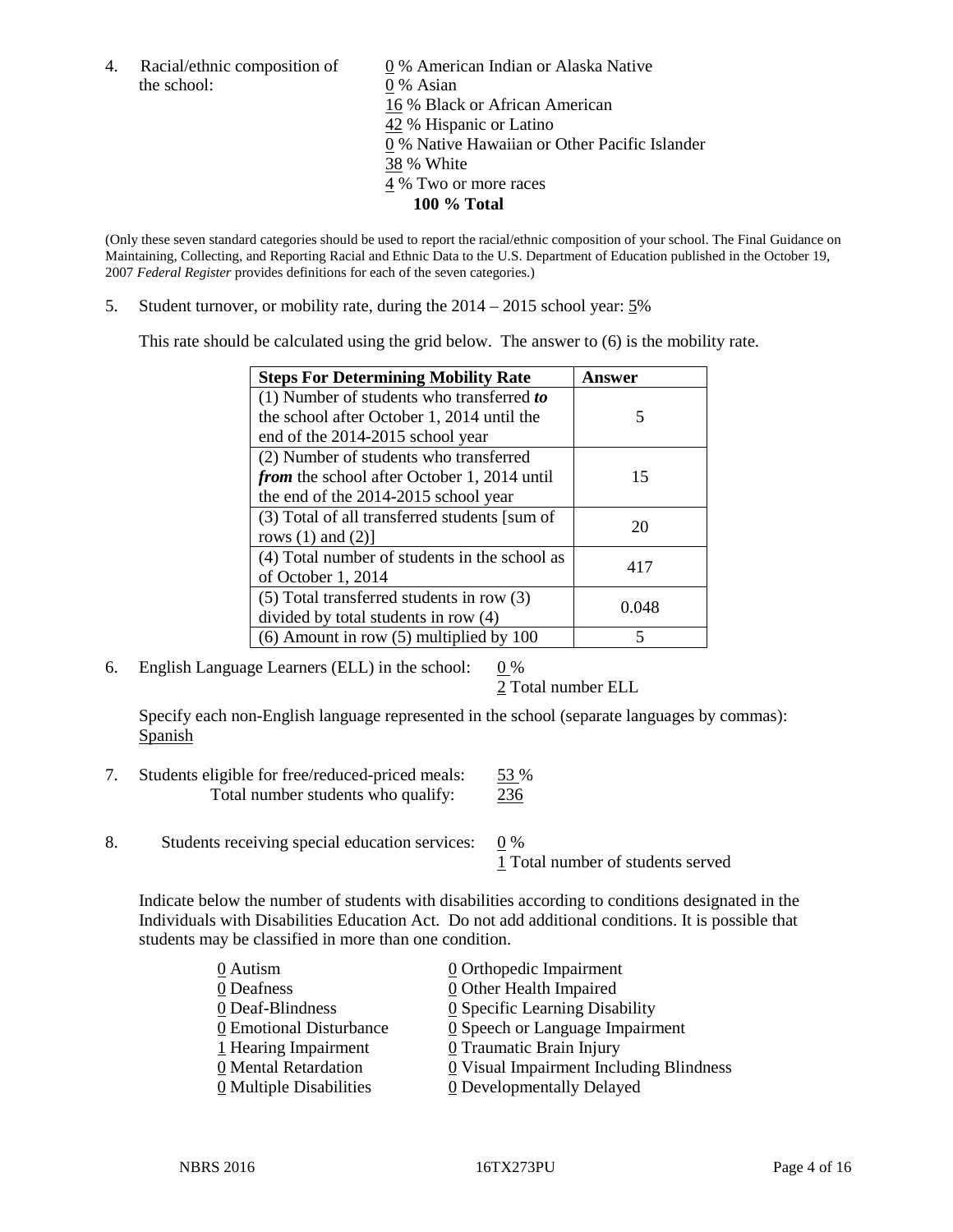- 9. Number of years the principal has been in her/his position at this school: 5
- 10. Use Full-Time Equivalents (FTEs), rounded to nearest whole numeral, to indicate the number of school staff in each of the categories below:

|                                       | <b>Number of Staff</b> |
|---------------------------------------|------------------------|
| Administrators                        |                        |
| Classroom teachers                    | 19                     |
| Resource teachers/specialists         |                        |
| e.g., reading, math, science, special | 9                      |
| education, enrichment, technology,    |                        |
| art, music, physical education, etc.  |                        |
| Paraprofessionals                     |                        |
| Student support personnel             |                        |
| e.g., guidance counselors, behavior   |                        |
| interventionists, mental/physical     |                        |
| health service providers,             | 3                      |
| psychologists, family engagement      |                        |
| liaisons, career/college attainment   |                        |
| coaches, etc.                         |                        |

- 11. Average student-classroom teacher ratio, that is, the number of students in the school divided by the FTE of classroom teachers, e.g.,  $22:1$   $23:1$
- 12. Show daily student attendance rates. Only high schools need to supply yearly graduation rates.

| <b>Required Information</b> | 2014-2015 | $2013 - 2014$ | 2012-2013 | 2011-2012 | 2010-2011 |
|-----------------------------|-----------|---------------|-----------|-----------|-----------|
| Daily student attendance    | 97%       | 97%           | 97%       | ว7%       | 95%       |
| High school graduation rate | 00%       | 00%           | 0%        | )%        | 0%        |

#### 13. **For high schools only, that is, schools ending in grade 12 or higher.**

Show percentages to indicate the post-secondary status of students who graduated in Spring 2015.

| <b>Post-Secondary Status</b>                  |     |
|-----------------------------------------------|-----|
| Graduating class size                         | 31  |
| Enrolled in a 4-year college or university    | 61% |
| Enrolled in a community college               | 29% |
| Enrolled in career/technical training program | 0%  |
| Found employment                              | 10% |
| Joined the military or other public service   | 0%  |
| Other                                         | 0%  |

14. Indicate whether your school has previously received a National Blue Ribbon Schools award. Yes No X

If yes, select the year in which your school received the award.

15. In a couple of sentences, provide the school's mission or vision statement.

Our mission is to empower young women leaders through rigorous college preparatory experiences, health awareness, commitment to service and personal accountability for lifelong success.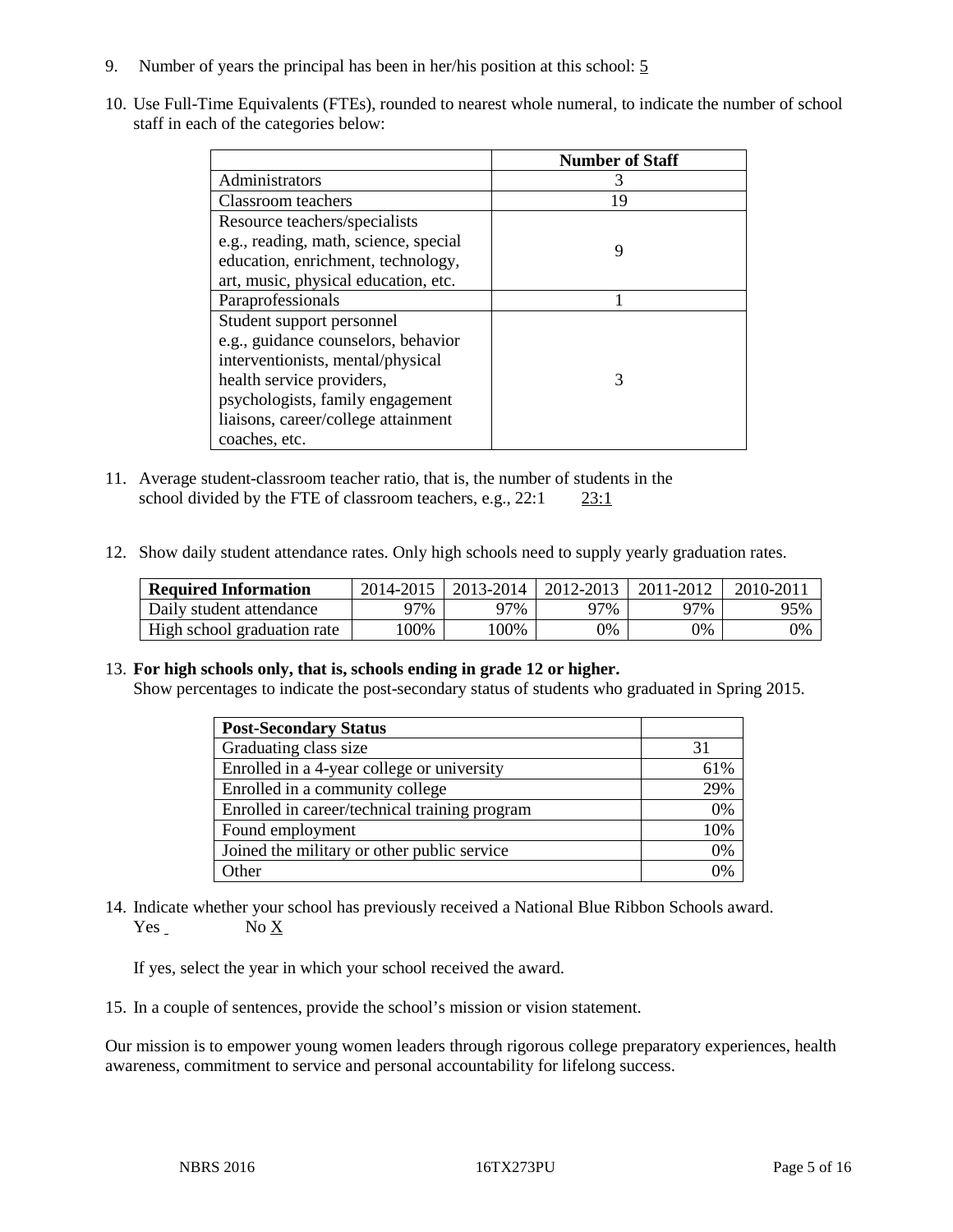16. **For public schools only**, if the school is a magnet, charter, or choice school, explain how students are chosen to attend.

Applicants who have a desire to succeed and attend college undergo a rigorous admissions process that begins with the completion of the Talkington School Admission Application and must include a student's letter of interest, two teacher recommendations, a personal interview, recent report card grades reflecting a 3.0 GPA, attendance records, and the most recent State of Texas Assessment of Academic Readiness (STAAR) scores. The personal interview is conducted with students who meet the criteria for admission and requires students to speak to their long range goals, interests, and academic strengths. Applicants are accepted at every grade level with the majority of students applying during their 5th grade year for admission to Margaret Talkington School For Young Women Leaders (TSYWL) middle school. The campus accepts between 100 and 110 incoming 6th graders each year. Students are accepted at other grade levels depending on capacity, and they go through the same admission process. Economically disadvantaged students are given priority consideration and are the first to be accepted if they meet the criteria for admission. Any places left to be filled are then assigned to qualifying Lubbock ISD students with any remaining slots designated for out-of-district transfers.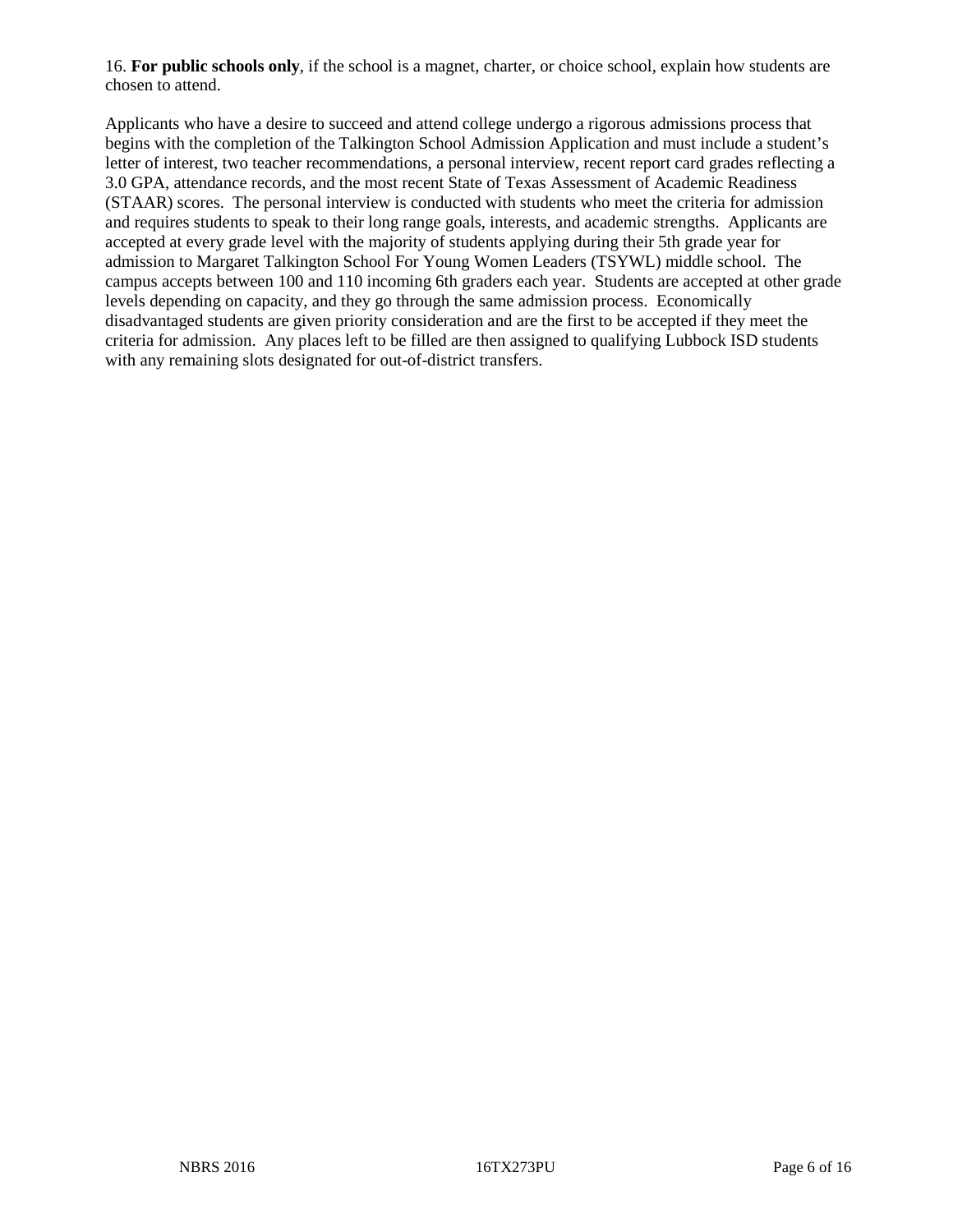## PART III – SUMMARY

The Margaret Talkington School for Young Women Leaders (TSYWL) is a Lubbock ISD specialty school created to serve the needs of first-generation, college-bound, economically disadvantaged young women in the Lubbock ISD community. The school's core values include: college preparatory academics, leadership development through community service, and health and wellness. Talkington opened in the fall of 2008 with a small group of 6th and 7th graders and now serves 450 girls in grades 6-12. TSYWL is an outgrowth of a public/private partnership with the Lubbock ISD, the Dallas-based Young Women's Preparatory Network, and the local Advisory Board. This partnership provides resources which allow Talkington students to engage in a rigorous academic program and participate in experiential activities with a collegebound emphasis, enrichment classes, and extended-year summer learning projects that enhance the college preparatory curriculum.

Science, mathematics, engineering and technology (STEM) receive special emphasis in the Talkington college preparatory program. Pre-Advanced Placement classes make up the course offerings beginning in sixth grade in English, mathematics, science and social studies. Advanced Placement (AP) classes are offered beginning in 9th grade. Students have classroom access to laptop computers, iPads, and Chromebooks and teachers integrate technology in their lessons. Physical education courses, foreign language, and fine arts electives complete the curriculum.

The Talkington staff is made up of 28 instructors. They teach, counsel, support, coach academic competitions, and sponsor a myriad of clubs and organizations in order to make the school as appealing to students as a traditional school might be. Finding teachers to take on this type of professional responsibility has been the key to the many successes the school has experienced.

Talkington students have the opportunity to experience a challenging college-preparatory curriculum in a truly unique, single-gender learning environment. Effectively marketing the school and drawing the population of young women that would best be served have been pressing milestones that had to be overcome. However, having earned the highest number of Texas Education Agency's performance distinctions in the last two years and being cited as #13 on the Washington Post's list of most challenging schools in America have validated the school's mission and purpose, and growth is at an all-time high.

The staff also recognizes the importance of meeting the emotional, physical, social, and cultural needs of the students so as to build resilience and insure future success in college. Specific lessons to develop such skills are delivered during Student Advisory. Advisory lessons focus on physical, social, and emotional development. As part of a partnership with a local hospital and university, an approved curriculum is delivered and includes lessons pertaining to self-accountability, goal setting, identity, safety and security, relationships, body image, physical activity, peer pressure, and nutrition. Resilience, self-care, and overall wellness are considered critical components in the development of well-rounded students.

Cultural development takes place in several forms. Exposure to the work of renowned artists, authors, philanthropists, scientists, entertainers, etc. is provided through a university partnership. When such talents are secured to speak or perform at the college campus, TSYWL students are provided with free admission and field trips are organized allowing students to take advantage of these opportunities. Often, the university arranges for special performances to take place at the school providing exposure for all. In addition, cultural awareness is embedded in the school curriculum with a deliberate effort to teach tolerance and appreciation for the value of diversity.

Character building is part of the educational experience and involves developing social awareness through service learning. Each student is expected to complete a specific number of community service hours each year in order to remain in good standing. These efforts support the development of young women into confident self-advocates and community leaders.

The success of the TSYWL can be attributed to different variables which include: the local advisory board who funds and supports the enhancement programs that enrich the curriculum; the Traditions Committee,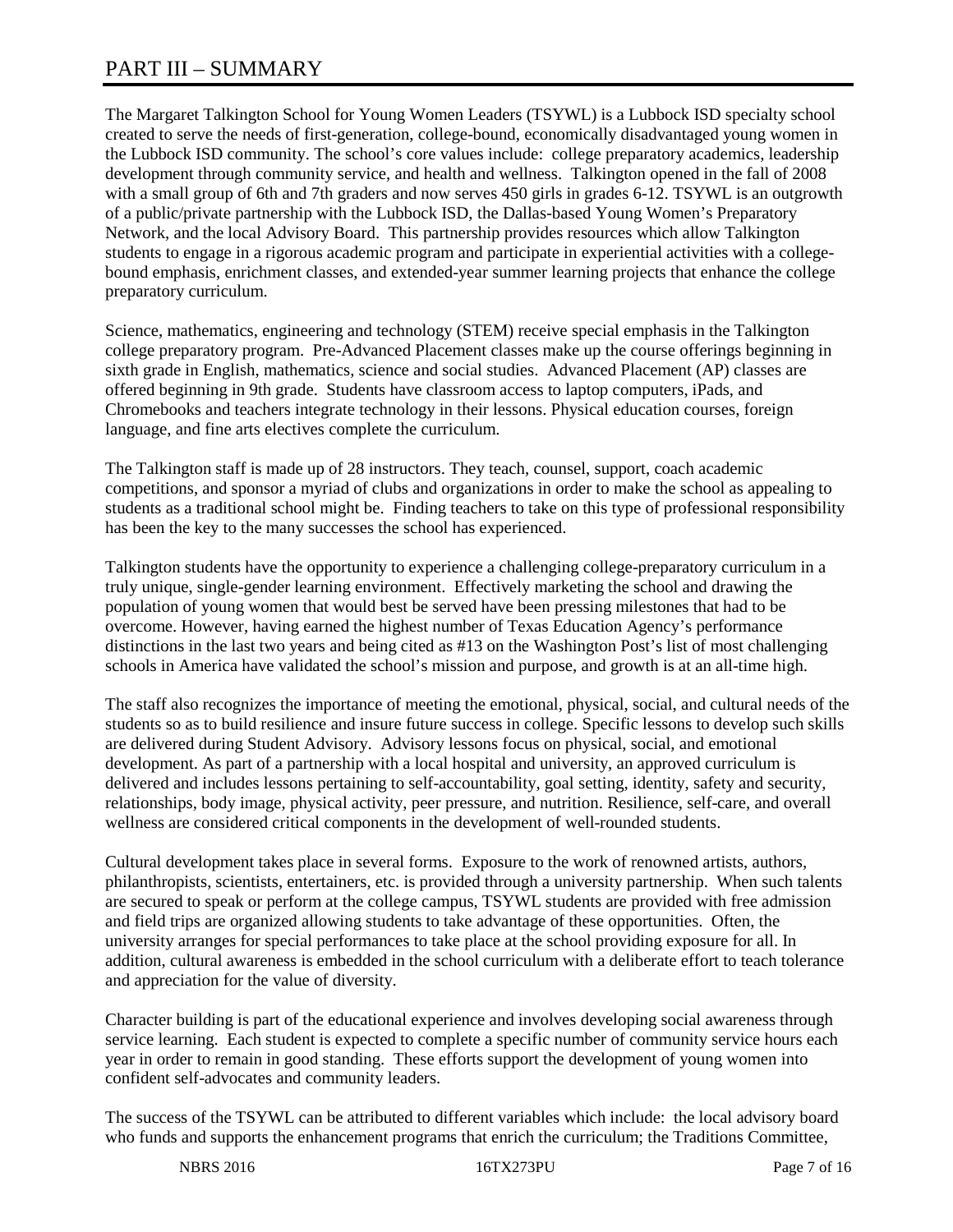whose members have put in place: Transition Ceremonies for 6th and 9th graders, Letter Jacket Convocation, a Class Ring Ceremony, and the College Signing Celebration; community partnerships, wherein local leaders and groups mentor our students to provide internship opportunities; a rigorous college preparatory curriculum supported by AP and pre-AP professional development for teachers; extended day tutorial and intervention opportunities for students needing academic support; and parent education seminars including financial aid nights designed to help parents navigate through the FAFSA.

TSYWL has graduated two cohorts of students. The school maintains a 100% graduation rate with 100% acceptance to a four-year university and academic scholarships totaling 2.5 million dollars. Because of the private non-profit partnership, students are afforded more opportunities than what they would receive at a traditional school including: a full-time college advisor, payment of dual credit, AP, SAT, and ACT fees, summer camp experiences, college visits, dual credit fees, and PSAT prep seminars. These benefits help to balance the level of opportunity for less fortunate young women who strive to achieve in spite of their economic standing.

The school mission is to empower young women leaders through rigorous college preparatory experiences, health awareness, commitment to service, and personal accountability for life-long success. For the last eight years, the leadership, staff, school district, and the Lubbock community have invested time and resources to make the school thrive. In 2015, Talkington earned seven distinctions from the Texas Education Agency, ranking the school as one of the top performers in the state.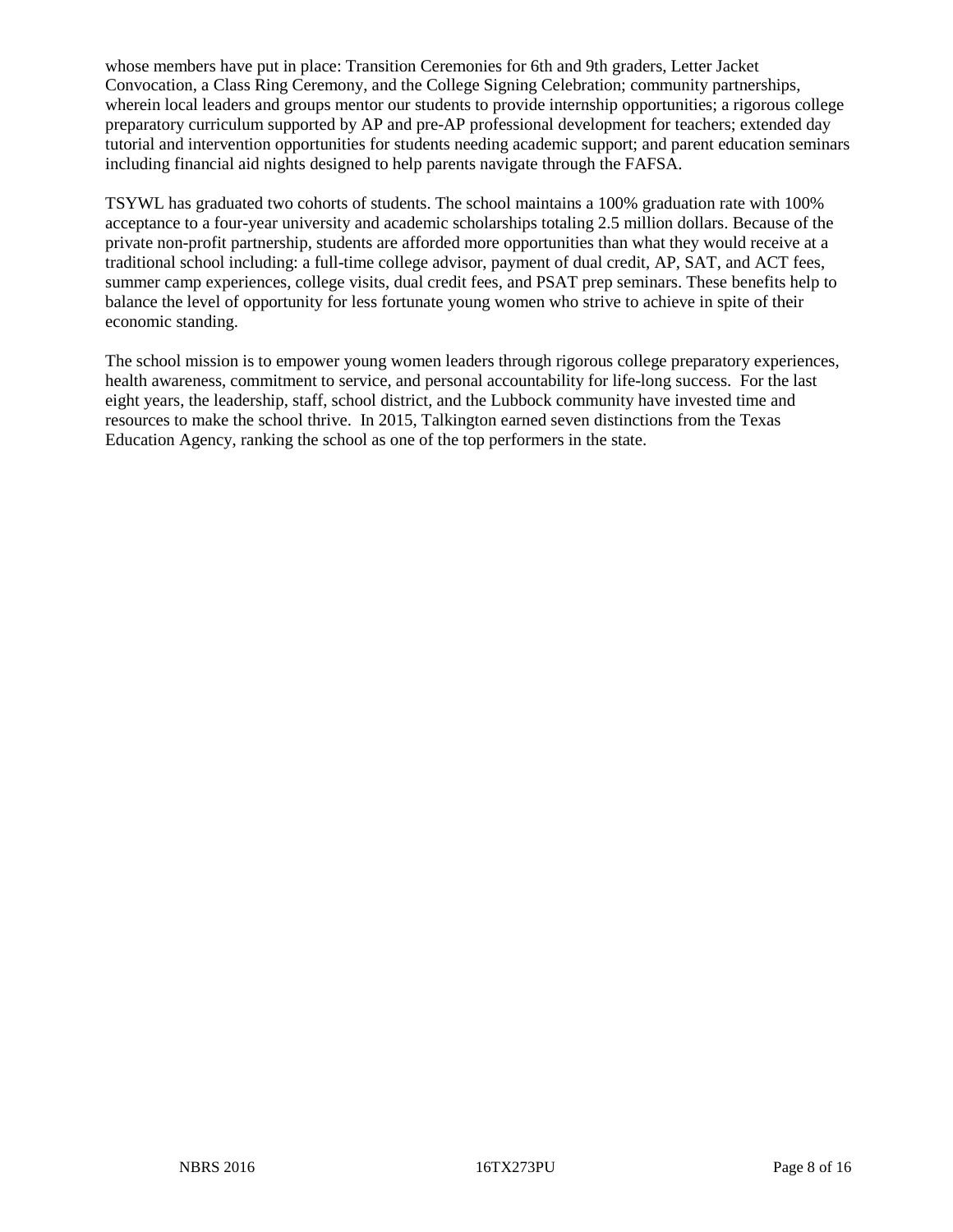### 1. Core Curriculum:

The basis of Talkington's core curriculum is the Texas Essential Knowledge and Skills (TEKS) which delineate the performance standards for Texas students. Because TSYWL is a college preparatory school, the level of course work that the students are expected to complete requires that the basic curriculum be enhanced so that students learn to think with complexity. These efforts have proven successful as indicated by student performance data on state assessments and nationally normed exams.

Talkington's English courses have been vertically aligned using two primary components of the TEKS curriculum: the Year At a Glance and the Instructional Focus Document. The curriculum presents an integrated study of reading, writing, listening, speaking, oral and written conventions, and research. The reading program, involving novels of literary merit, both fiction and nonfiction, builds college readiness skills, and prepares students for the AP exams. Foundational skills are gained through whole-class modeling and student-driven cooperative learning. Students make connections across curriculum, discover relevance, benefit from high-level discussions and questioning, and engage in problem-solving. Socratic seminars are also conducted to help students gain a deeper understanding about the ideas and values in a text. Formative assessments, student performance reports, and Lexile scores provide data to differentiate instruction. A balanced-literacy approach allows for high achieving students to excel via independent study and accelerated learning projects, while struggling students are provided with small group instruction and extended day tutorial support until achievement gaps are closed.

Math courses are aligned with the TEKS as well as with the standards for higher mathematics such as College Board and the dual credit university curriculum. Math classes are designed to promote rigor and real-world application, and teachers use a variety of instructional strategies as well as methods of direct teach, peer collaboration, and group activities to develop the college-bound math student. The goal of the middle school curriculum is to develop numeracy skills as well as to promote critical thinking skills in a variety of settings. Accelerated learners benefit from this approach in that it allows them to develop Algebra I readiness skills by the end of 7th grade. Math placement exams are administered at the end of 6th grade, and students who are unable to demonstrate readiness are scheduled to a double-blocked mathematics course in the 7th and 8th grade. This allows them additional time to acquire skills at a less rigorous pace and provides teachers with more time for intervention. A summer bridge program is also offered to promote Algebra I readiness. At the high school level, compulsory courses are structured to teach the skills and topics that are necessary for success in advanced math classes. High performing students are challenged through AP and dual credit course offerings, and after school tutorial time is available three times a week to support both high-achieving and below-level students. In addition, access to online math tutoring programs is available to ALL students.

TSYWL's science curriculum is TEKS-based at the pre-AP level. The AP science courses are taught using the College Board curriculum with supplemental resources derived from the National Math + Science Initiative. Science instruction is delivered using an inquiry based approach and through project based learning experiences. Students engage in science exploration using various forms of data analysis. They are charged with taking ownership of their learning, and they are provided the freedom to demonstrate their mastery of material through individual product development. This approach allows above-level learners to have the freedom to approach learning with greater depth, and below-level learners have the opportunity to master the required skills at an adequate pace. Interactive note-booking skills are taught beginning in 6th grade establishing the framework for building annual portfolios in science. Students conduct laboratory and field investigations and make informed decisions using scientific methods, critical thinking, and scientific problem-solving skills. Assessment data is used to determine who receives small group intervention during Academic Enhancement or in the after-school tutorial program.

The social studies curriculum is also TEKS-based and is designed so that students can develop critical thinking skills through the analysis of primary and secondary source documents. Historical research is conducted at each grade level, and students are challenged to work collaboratively through project based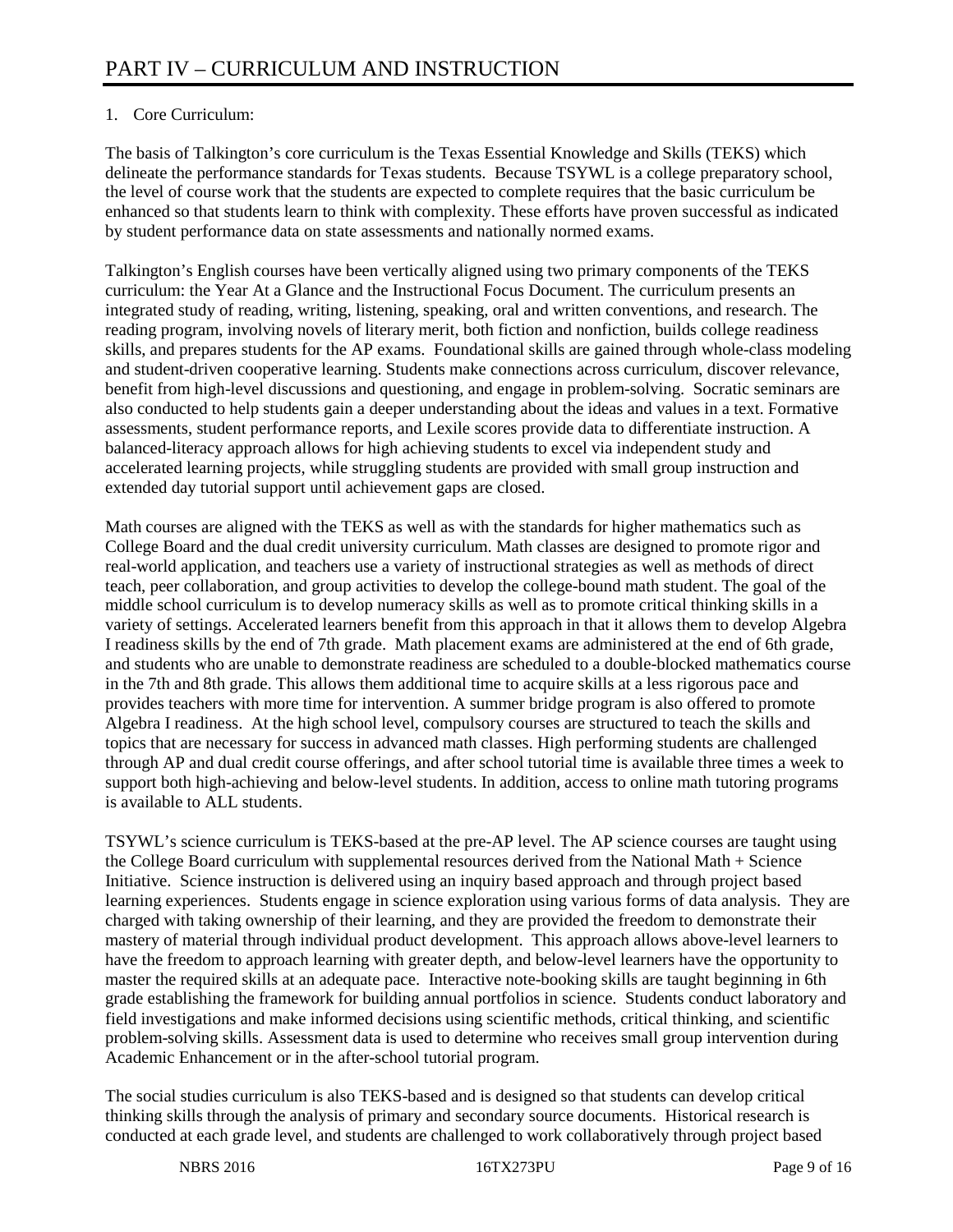learning experiences. These experiences are embedded in the middle school pre-AP courses with the intent of developing higher order thinking and higher level questioning skills. This approach to social studies instruction prepares above-level students for the transition to AP coursework in high school. High achieving students are provided support through peer tutoring and scheduled study group sessions on Saturday mornings. Struggling students taking pre-AP courses, and may opt into AP once they prove successful. These students also benefit from small group instruction, tutorials, and individual support during academic enhancement time.

Talkington's key core value is to promote college and career readiness for all students. In order to achieve this, the academic preparation of all students must be designed and delivered with this goal in mind. Authentic assessments are used to measure mastery of the standards. Supplemental resources are used to enhance the TEKS-based curriculum enabling students to experience a deeper understanding of core content. Technology access in the form of a one-to-one Chromebook initiative for students enrolled in two or more AP classes reinforces the skills required of a 21st Century learner. Dual credit College Algebra, psychology, and sociology allow students to navigate through college level courses providing another experience which reinforces the school's mission to educate all students to the highest levels in preparation for post-high school success.

#### 2. Other Curriculum Areas:

With college readiness being one of the primary core values at Talkington, it is understood that developing well-rounded students is also a crucial developmental responsibility of the school. In order to accomplish this, elective courses are offered to provide opportunities for students to explore interests in areas outside of the academic core. The menu of elective courses enhances the learning that takes place in core classes, and students benefit from the exposure to visual and performing arts, technology, and foreign language.

The Fine Arts Program at Talkington involves the study of dance, music, and the visual arts. The music program consists of orchestra, piano, and choir. The curriculum for these courses is delivered using the state TEKS framework and students in grades 6th – 12th are eligible to participate in one or more areas for as long as they choose. Students in the music program are engaged and motivated through active learning, critical thinking, and problem solving. Students in middle and high school programs develop foundational knowledge in music literacy, creative expression, historical and cultural relevance, and critical evaluation and response. Dance is offered in 7th -12th grades. As students master the fundamentals of dance, they learn performance skills required for more complex choreography. Dance techniques in contemporary and jazz styles, in addition to the interpretive movements of modern dance, are included as part of the curriculum. Technology is incorporated in each program to enhance learning, and the College Board curriculum is used as the basis for instruction in AP Music Theory. This course is available to advanced music students in any of the aforementioned genres beginning in 10th grade.

Promoting health and wellness is one of our school's core values, and physical education classes are offered in grades 6th – 12th. Classes are taught using the TEKS standards designed to help students lead an active and healthy lifestyle. Students may also choose to be in athletics and participate in competitive sports including volleyball and basketball. The health and wellness curriculum enhances the instruction presented in PE through interactive, school-wide lessons delivered throughout the year. This curriculum is designed to develop and improve resilience, promote and empower self-care, and educate our youth about personal health.

At TSYWL students are eligible to take up to six years of Spanish beginning in 6th grade. The curriculum offers students the opportunity to advance from Spanish I-A/B to Spanish IV-AP Language and Literature. Language acquisition skills include basic vocabulary phrases and grammar presented through speaking, listening, reading and writing exercises intended to meet the TEKS goals of communication, cultures, connections, and communities at the novice level. These same skills are reinforced at more advanced levels of language usage, with the purpose of developing a strong foundation for future AP testing. Student expectations become more rigorous as they learn to read excerpts from Spanish Literature and conduct a majority of the conversation and content discussion in the foreign language. The students at TSYWL are expected to take a minimum of three years of Spanish so as to earn an advanced high school diploma.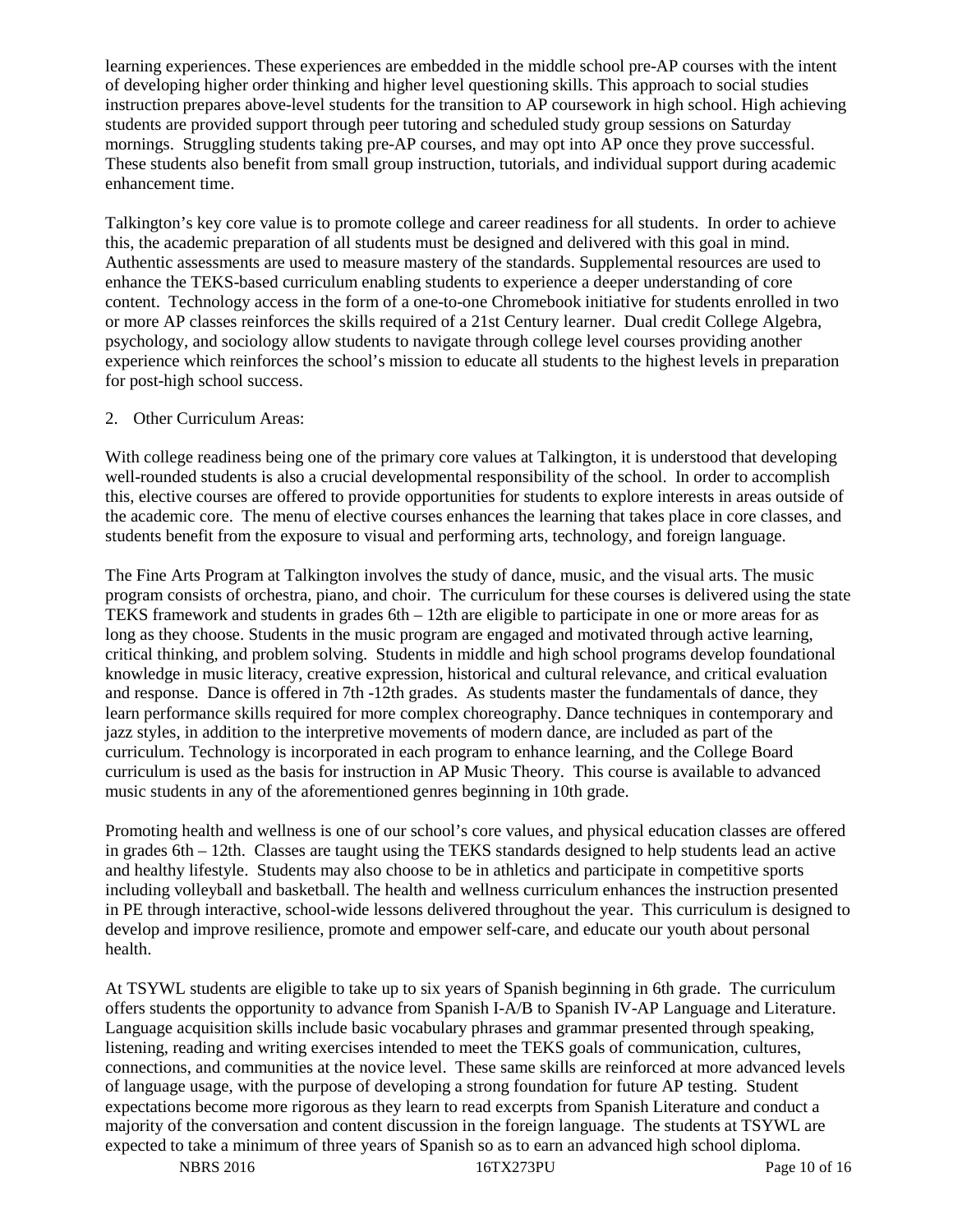Talkington SYWL offers technology courses in 6th -12th grades and allows students to pursue studies in this field throughout their high school career. Instruction is based on the skills and standards delineated in the TEKS for technology. Middle school students have the opportunity to take three levels of Electronic Media and progressively master skills in the use of various programs. In these courses, students are exposed to industry standard techniques and are introduced to concepts and design standards that prepare them for high school classes. Beginning in 9th grade, Digital Interactive Multi-Media (DIMM) is offered allowing students to learn the fundamentals of entry level graphic and video design skills. Students work with industry standard software and equipment. In Advanced Graphic Design, students work with individuals in the community and receive "real world" experience by working with a community client. Talkington students also have access to laptops, Chromebooks, iPads, and Kindles in the classroom, and teachers access interactive programs which allow students to collaborate on projects improving research and communication skills.

As part of the college readiness and transition to college initiative, Talkington seniors are required to participate in Senior Seminar, a capstone course that merges TEKS-based skills with real world applications. Senior Project has four components: research, product, portfolio, and oral presentation. The research conducted is based on a student's topic of choice, and the product phase of the project is executed in a collaborative partnership with a community mentor who has expertise in the area of study. The oral presentation is made before a committee of teachers and community leaders, and the portfolio is part of the visual component required for the oral presentation. In Senior Seminar, students complete the four components of the Senior Project and are provided guidance and opportunity to complete activities for postsecondary education, such as admission applications, college essays, scholarship searches, financial aid, and much more.

3. Instructional Methods and Interventions:

At TSYWL, providing students with every opportunity to excel academically is important, and all decisions about instructional methodology and interventions are made based on formative and summative assessment data.

Increasing student engagement has been an ongoing instructional target on the campus. Professional development in lesson planning has provided teachers with a framework that has made them more deliberate about planning. The planning process includes: identifying the level of critical thinking involved in the lesson, the stimulus/activity that will best achieve the required level of learning, the instructional strategies that will be used, the evidence of learning, and the steps that will be taken to provide intervention for students who do not master the material. Thus, embedding opportunities in lessons for student led activities, peer tutoring, hands-on activities, group projects, interactive learning, and technology integration has been a critical component in planning effective lessons that will meet the needs of individual and diverse learners.

Intervention and support is available to all learners: both high achieving and low performing. An extendedday schedule is offered for one hour, three days a week. Teachers assign students to tutoring based on assessment data. Tier 3 students are identified and expected to attend small group sessions after school. Tier I and Tier 2 students are provided options to choose when to attend an after-school tutorial. Individualized academic support is also made available before school and during the Academic Enhancement time scheduled during the school day. Students in grades 7th and 8th who do not meet criteria on the Math Proficiency Exam are scheduled to a double-blocked math class in order to provide them more time to master material and gain foundation in math.

Small group intervention also takes place in all core areas throughout the instructional day in an effort to address the learning needs of both struggling and advanced learners. A variety of learning strategies, wholeclass modeling, project-based learning, concept mapping, anchor charts, and Socratic seminars are instructional methods utilized for all levels of intervention and to meet the needs of diverse learners. These research-based practices provide teachers with a menu of resources to reach various types of learners. They can be modified to provide support for strugglers or to challenge advanced performers, and these strategies allow students to be exposed to content in ways that complement their learning styles. Technology enhances the learning process and allows students to engage in 21st Century learning, while teachers utilize online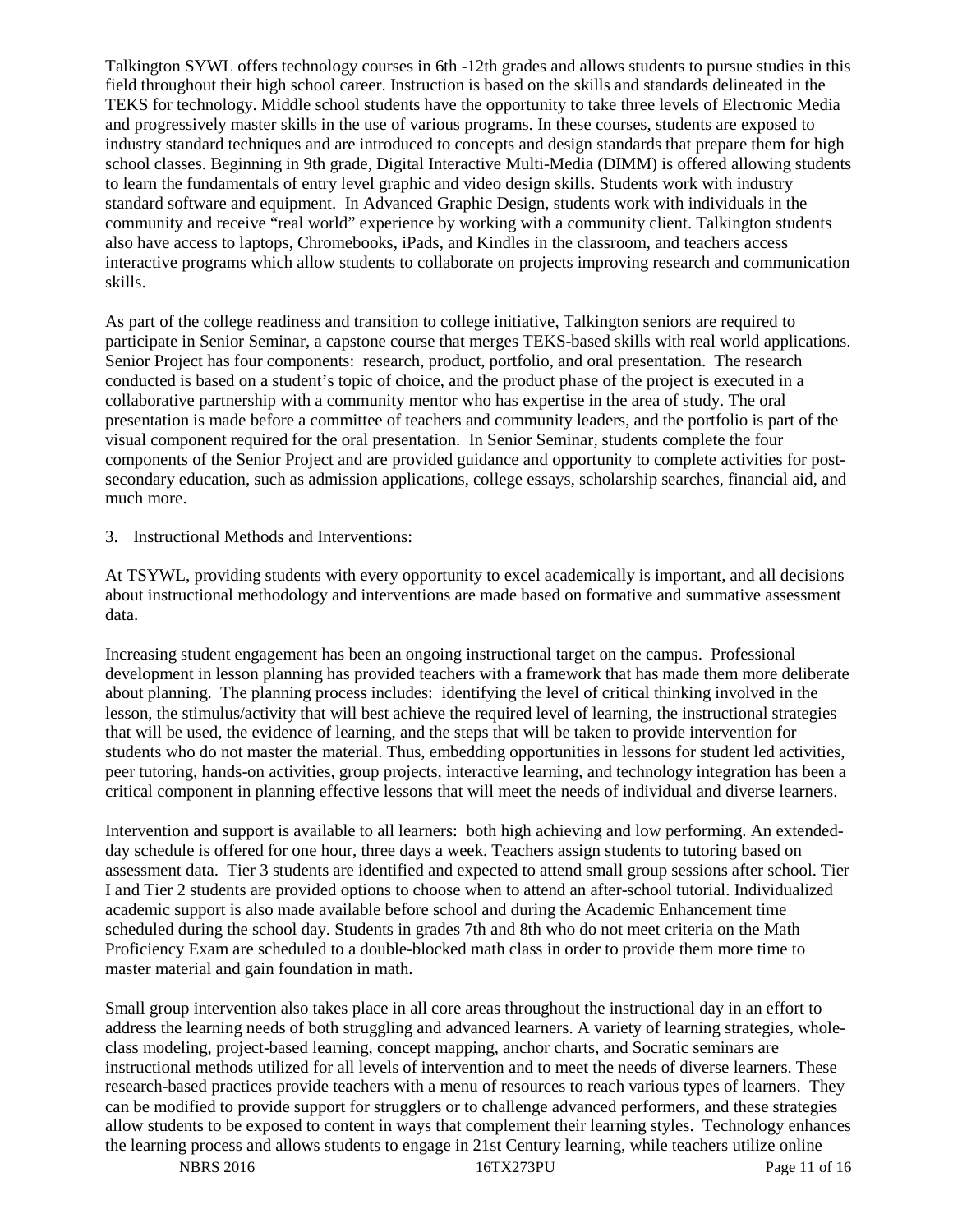classrooms to post notes, informational and instructional videos, resources, and content tutorials to support the learning for all students.

For the most part, the students at TSYWL are high achieving. All of these practices support the college readiness initiative and provide students with the resources and interventions needed to insure their academic growth.

4. Assessment for Instruction and Learning and Sharing Assessment Results:

Student performance at Talkington is evaluated using a variety of formative and summative measures. Data gleaned from the annual State and Federal Report Cards provide a comprehensive overview of how the campus is performing as a whole. While the annual STAAR results are an integral part of our campus goal setting endeavors, the college readiness component drives many of the curriculum and instructional decisions that are made on the campus.

In addition to the state assessment, student performance is evaluated via a series of local and nationally normed tests. At the district and campus level authentic formative assessments are in place to monitor progress on a daily basis. District assessments are administered every six weeks in all core areas. Reading proficiency is monitored through data analysis of Lexile scores and a Math Proficiency Exam is administered in 6th grade to assess Algebra I readiness. In order to assess the progress that students are making in the quest for admission to a four-year university, the PSAT is administered every year for students in 9th through 11th grade. SAT and ACT performance measures are evaluated annually to determine what adjustments need to be made in the curriculum to close achievement gaps that may derail students from earning the score that is required for admission into the college of their choice.

Upon examination of state assessment data, Talkington is a high performing campus with minimal (if any) performance gaps amongst special populations. However, two years ago the results of the annual data analysis process revealed a need to address instruction so as to increase performance on PSAT, SAT, ACT, and AP exams. The results gleaned from the data indicated that teachers needed to provide more opportunities for students to answer high level questions and engage in high-level work and discussion. The process brought about a significant shift in the levels of questioning and changed homework to more authentic assessment assignments. Also, a new curriculum for use in the junior level SAT/ACT Preparation Course was implemented and a PSAT Boot Camp for all high school students was scheduled as a bi-annual activity. As a result of these efforts, performance scores on college entrance exams are on the rise along with a significant increase in qualifying AP scores.

Student success can be attributed to the work of the dedicated staff and the commitment of the community and parents who support the academic mission of the school. Keeping parents informed of their student's progress is accomplished through various forms of communication. Both parents and students have access to the online gradebook, and grade reports are made available every three weeks in the forms of progress reports or report cards. Teachers communicate via email or telephone and clarify any questions that parents may have about their student's progress. State and Federal Report Cards are sent home with every student and posted on the school website to inform the community about student achievement. Email and a phone messenger system are used to provide parents with notification any time that information is being disseminated. Goals Nights, Open Houses, and Community Forums are hosted by the campus to provide opportunities for all stakeholders to learn how to interpret test results. Finally, parents, business partners, and community leaders serve on the Campus Performance Objective Committee wherein assessment results are reviewed and feedback is obtained and used in making future instructional decisions.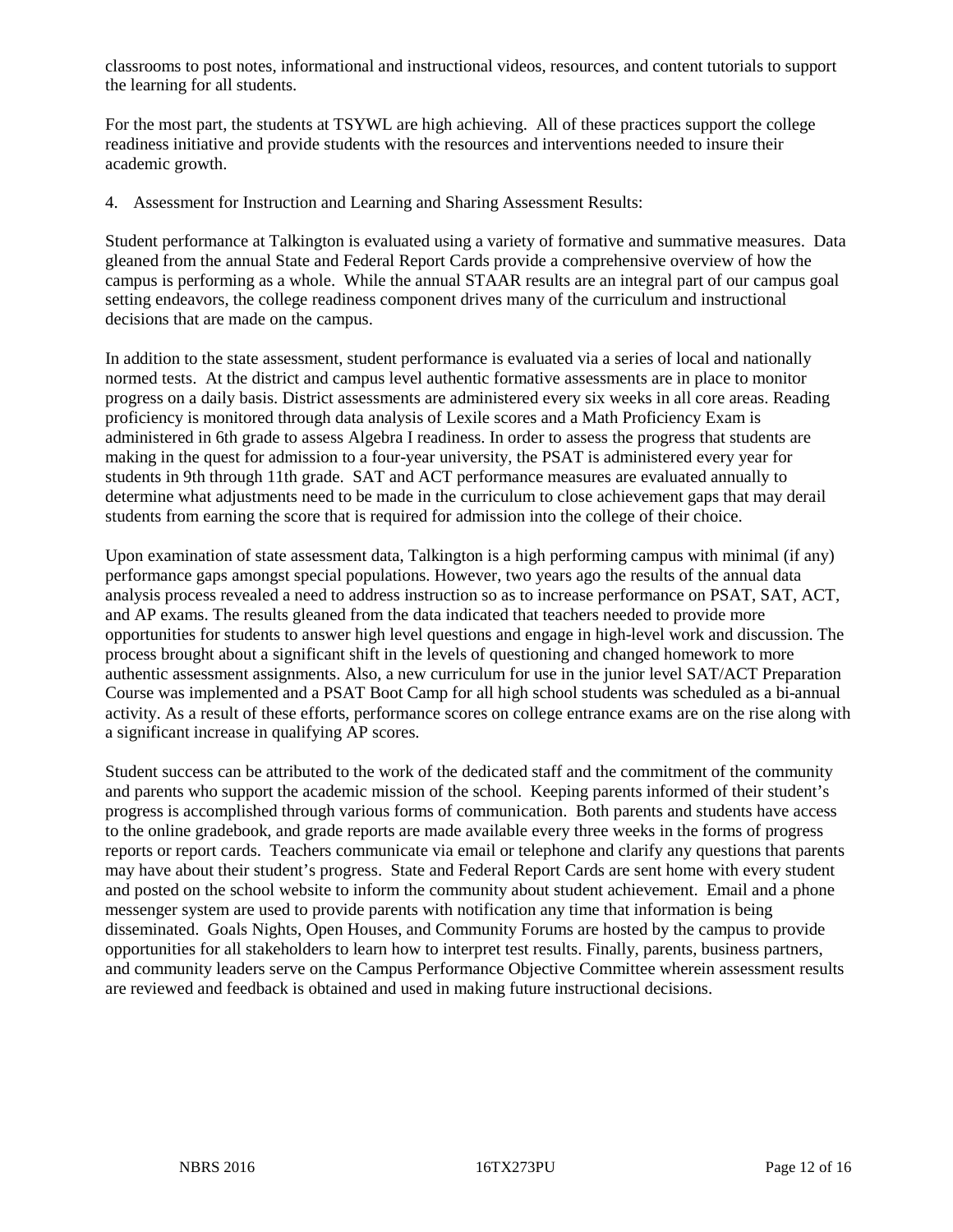#### 1. School Climate/Culture:

The foundation of the school's success is the exceptional staff that places a priority on building positive relationships with students and parents. In a recent Title I, survey parents consistently reported feeling welcomed at the school and students reported feeling comfortable talking with teachers and administrators. Many parent comments focused on the close relationship their students had with the staff.

Very low staff turnover and a family atmosphere within the staff is a strong indicator of the school's positive culture. Talkington teachers are supported and valued through local and state award nominations. Administrators work to give teachers the recognition they deserve by nominating them for various awards. Appreciation luncheons sponsored by the PTA and Advisory Board and celebrations hosted by the Morale Committee also foster this positive atmosphere. Each month nominations are submitted by staff members to select the Difference Maker of the month. The recipient receives special recognition and a gift for going the extra mile.

Teachers are also supported in their pursuit of professional growth. All teachers attend an AP Institute during the summer. Core teachers attend district sponsored content focus sessions to prepare for instruction each six weeks. Opportunities to attend state and national conferences are made available and funded.

Talkington's school culture reflects a collective value of high-quality academics. College flags are displayed outside all classroom doors as a reminder of the high expectations to attend and graduate from college. Weekly announcements are made to celebrate college acceptances and scholarship awards, and starting in the 7th grade, yearly trips are made to various universities to expose students to the college atmosphere. These opportunities help build relationships within the student groups and contribute to the positive culture. In addition to the college visits, many traditions are in place to support the high expectations. High school students attend special ceremonies in recognition of their accomplishments and dedication to excellence. Students are presented letter jackets for their academic and extra-curricular honors; they are presented their class rings during a ring ceremony and sign letters of intent with their respective colleges during the College Signing Ceremony.

Social and emotional support is fostered in many ways. The administrative and counseling teams have an open door policy for students, teachers and parents. Guidance lessons are delivered weekly by the Academic Enhancement teachers and are tailored to meet student needs. Each 6th grade student is paired with a high school student as part of the Big Sister/Little Sister program. Throughout the year, activities are planned to begin to build the sisterhood bond amongst students. Middle school students also have opportunities to attend small group sessions during lunch to provide social, emotional, and academic support during this crucial developmental stage.

#### 2. Engaging Families and Community:

Talkington understands and values the impact that parental and community support has on student success. The support and encouragement from all stakeholders keeps students motivated to do their best. Developing relationships with community partners has opened the door for providing students with realworld, hands-on, curricular activities. Through a partnership with the medical school, students have been able to organize an annual Health Fair for the campus. Another university partnership sponsors the health and wellness program designed to develop and improve resilience, promote and empower self-care, and educate and support wellness in youth.

In addition, the Junior League sponsors a program to develop self-confidence and leadership skills for 8th grade students, and the American Association of University Women (AAUW) has created a motherdaughter program designed to break down the myth and barriers to girls becoming first-generation college students. This year long program is available to 6th grade students.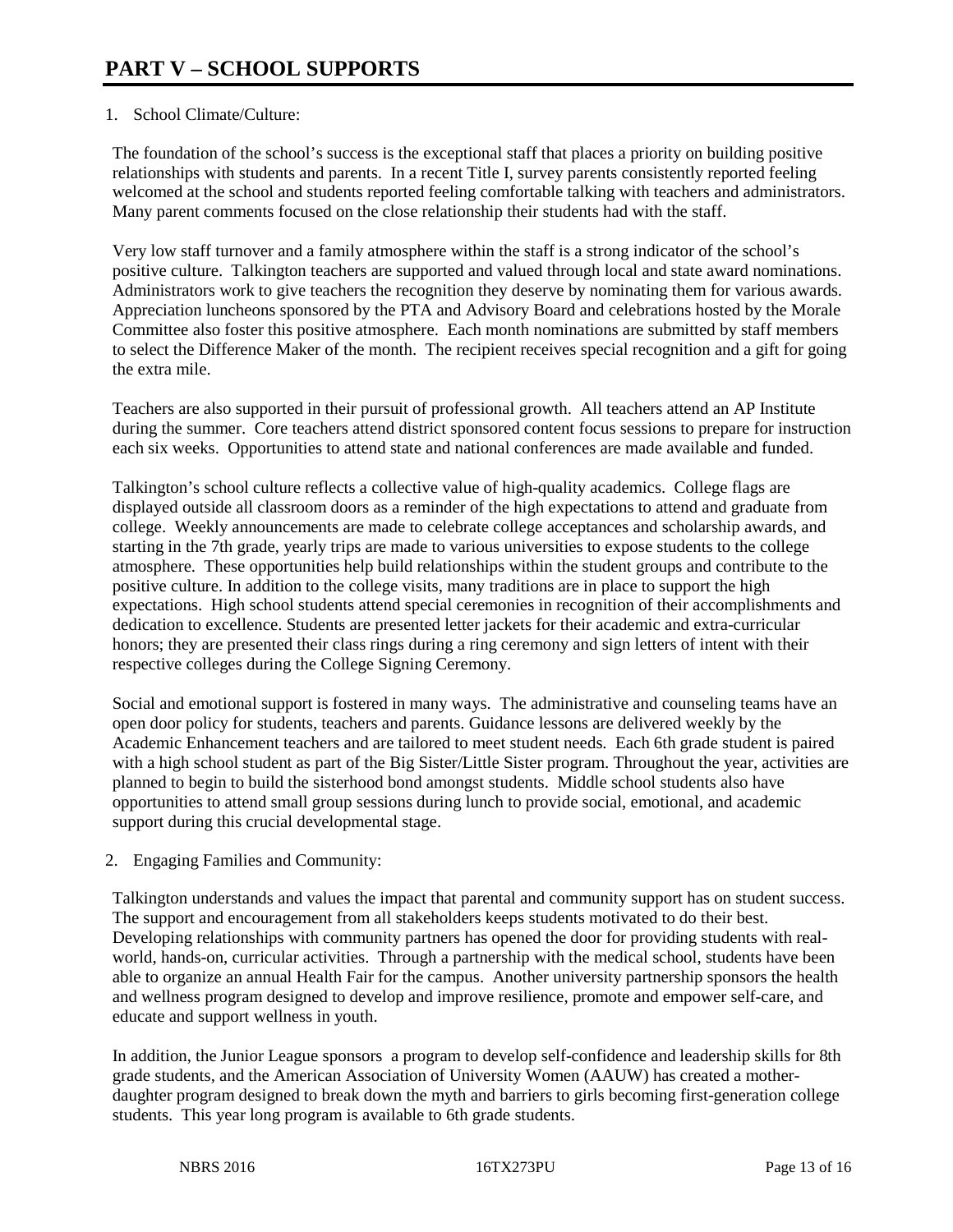TSYWL students are taught the importance of contributing to the community and helping others who are less fortunate. In collaboration with the local Volunteer Center, students have logged over 3000 volunteer hours this year. In addition to the many volunteer hours, student groups have hosted coat drives, canned food drives, jeans drives and participated in numerous other projects to benefit the community.

The school engages parents as partners in the schooling of their children in a variety of ways. Parents are encouraged to participate and join the PTSA organization, Legacy Booster Club, and Campus Performance Objective Committee. Parent input within these groups is valued and critical to the decision making process. During the school year, activities are planned to build relationships within the family unit. Family engagement occurs in yearly events including the Father/Daughter Dance, Mother/Daughter Tea, and the Fine Arts Spaghetti Dinner and Pancake Breakfast. Parents are able to stay informed about school events through the school's website, Facebook or Twitter pages, Open House, Goals Night, PTSA newsletter, phone calls/ emails, and parent-teacher conferences. Parents also have access to their child's grades through the school website gradebook portal.

Parents are encouraged to attend informational meetings led by the counselor and college advisor throughout the students' high school years. The counselor meets with each freshman's family to develop a four-year plan leading to college and career readiness. Parents are given guidance pertaining to college entrance requirements, scholarship applications and financial aid information in these personalized meetings.

Seniors are required to complete a capstone project before graduation. One component of the project requires each senior to work with a community mentor who specializes in an area related to the project. In addition, during the oral presentation phase of the project, parents and community partners serve in teams as members of the grading panels to evaluate the learning that has taken place throughout the year. The capstone project has been a success and emphasizes the benefits that result when school and community collaborate.

#### 3. Professional Development:

Professional development opportunities are made available to all staff members in order to address district and campus goals. Each year, data from assessment results, surveys, program evaluations, etc. is examined, and a needs assessment is conducted on the campus. Strengths and challenges are identified by parents, teachers, and administrators. Goals are defined, and professional development needs are planned and scheduled. Building teacher learning capacity is of utmost importance, and the standard practice at the campus is to send a small team to learn, and then use the team to train everyone else.

District level professional development is determined using the same process as on the campus. STAAR Test assessment data is analyzed and correlations between the results and district-wide student performance are made in order to insure that the TEKS and the curriculum are aligned. District professional development initiatives are presented to administrators and Campus Academic Leaders (CALs) during a three-day Summer Leadership Institute, and then campus teams take the learning and deliver it at the campus level

Talkington professional development is categorized into two areas. The first category consists of training that has proven successful in the past, that supports the academic mission of the school, and that needs to be sustained. This includes annual seminars in: AP and pre-AP curriculum, working with families in poverty training, data interpretation, embedding rigor and relevance in lesson development, and effective instructional strategies.

The second campus professional development category involves new learning that is needed in order to address an instructional challenge that has been identified as a result of the data analysis process. Increasing student performance on nationally normed exams, college entrance exams, and AP exams has been a key challenge in recent years. Problems of practice that have been linked to this challenge have addressed: formulating and responding to higher-level questions, increasing student engagement, using technology to enhance the learning process, and increasing the use of academic vocabulary in writing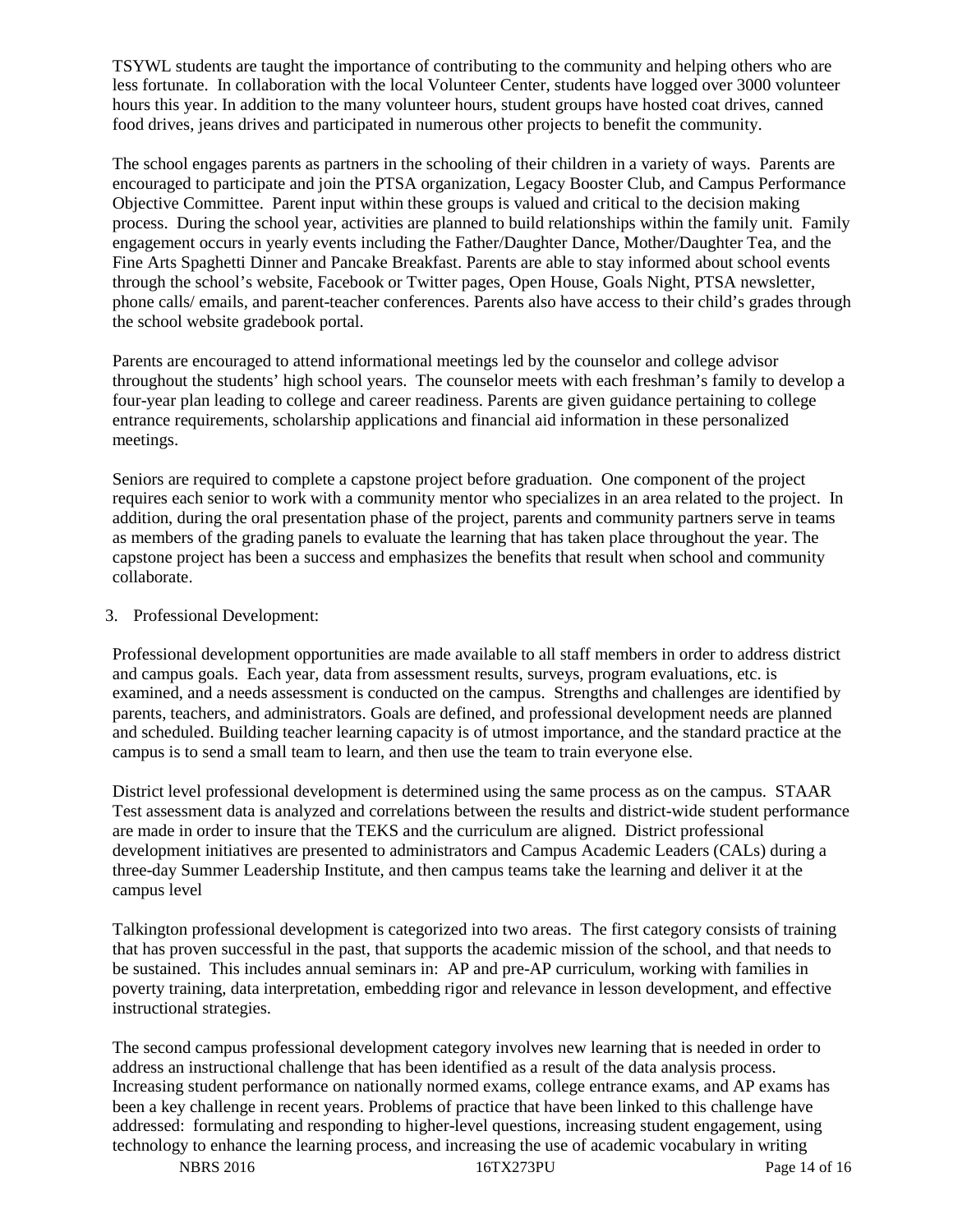assignments. To address the aforementioned challenge, teachers have received training in high level questioning, cooperative learning strategies, technology use, lesson development, and increasing rigor. All professional development is carefully vetted to support the TEKS-based curriculum and to target the instructional needs defined by the campus.

Ongoing learning takes place in various forms. Administrators meet monthly at the district level as do CALs. New learning is then presented to teachers during content area or grade level PLC meetings. Teachers also receive district level support every six weeks at Content Area Focus Meetings at which time the TEKS curriculum standards are unpacked in preparation for lesson plan development.

The approach to professional development is effectively streamlined to create cohesiveness between district and campus goals. All stakeholders receive similar training suited to their respective roles---from district level Content Area Specialists, to administrators, to CALS, and to the teachers. The ultimate goal is for the professional learning experience to impact the instructional setting so that student performance can increase and gaps in learning can be obliterated.

#### 4. School Leadership:

The leadership philosophy at TSYWL is reflected in the school motto: "Reject Average, Embrace Excellence." A common assumption about working at a school like this is that the work load is minimal and requires little effort on the part of the campus leader, the staff, and even the students. However, nothing could be further from the truth.

At TSYWL, the attitude of support that comes from the leadership team and the willingness of campus leaders to perform the same tasks that are asked of the staff create an atmosphere of collaboration and a desire to perform beyond average expectations.

A shared-leadership approach to school governance is evident in the way that the decision-making structure is outlined. The voice of the many stakeholders who work on behalf of the school is evident in the various forms of campus leadership. The Campus Leadership Team consists of the principal, an associate principal, one assistant principal, a school-wide counselor, the college-bound advisor, and the Campus Academic Leaders from each of the core subjects. This team meets weekly to address campus issues that arise regarding curriculum, staff and parent concerns, programming, or any other campus related topics. The Campus Performance Objective Committee made up of administrators, teachers, parents, and community leaders provides opportunity for parent and community voice as does the guidance of the TSYWL Advisory Board. Student input is initiated via the Principal's Advisory Council established to address student-related issues and concerns. Having these leadership entities in place allows for a common vision to be communicated amongst the many factions connected to the school and creates a transparent network of communication between the campus and the community.

The Talkington principal is visionary and relies on input from teachers, parents, students, and community members to develop short and long-term goals for the campus. These goals are clearly communicated to all stakeholders and drive all decisions regarding policies, programs, and resources. The commitment to upholding the college readiness mission of the school is illustrated in the actions of the school leaders who support initiatives such as: SAT prep courses, AP training for all staff, language lab access for all students, one-to one technology initiatives, exam fee waivers, extended day tutorial opportunities, no-cost summer enrichment programs, and resources to support health and wellness, leadership, and service learning opportunities.

When parents and students are asked what they like best about TSYWL, the most common answer is that they feel like they are part of a family. It takes a great deal more than average effort to accomplish excellence, and the leadership team at Talkington makes every effort to strive for excellence every day.